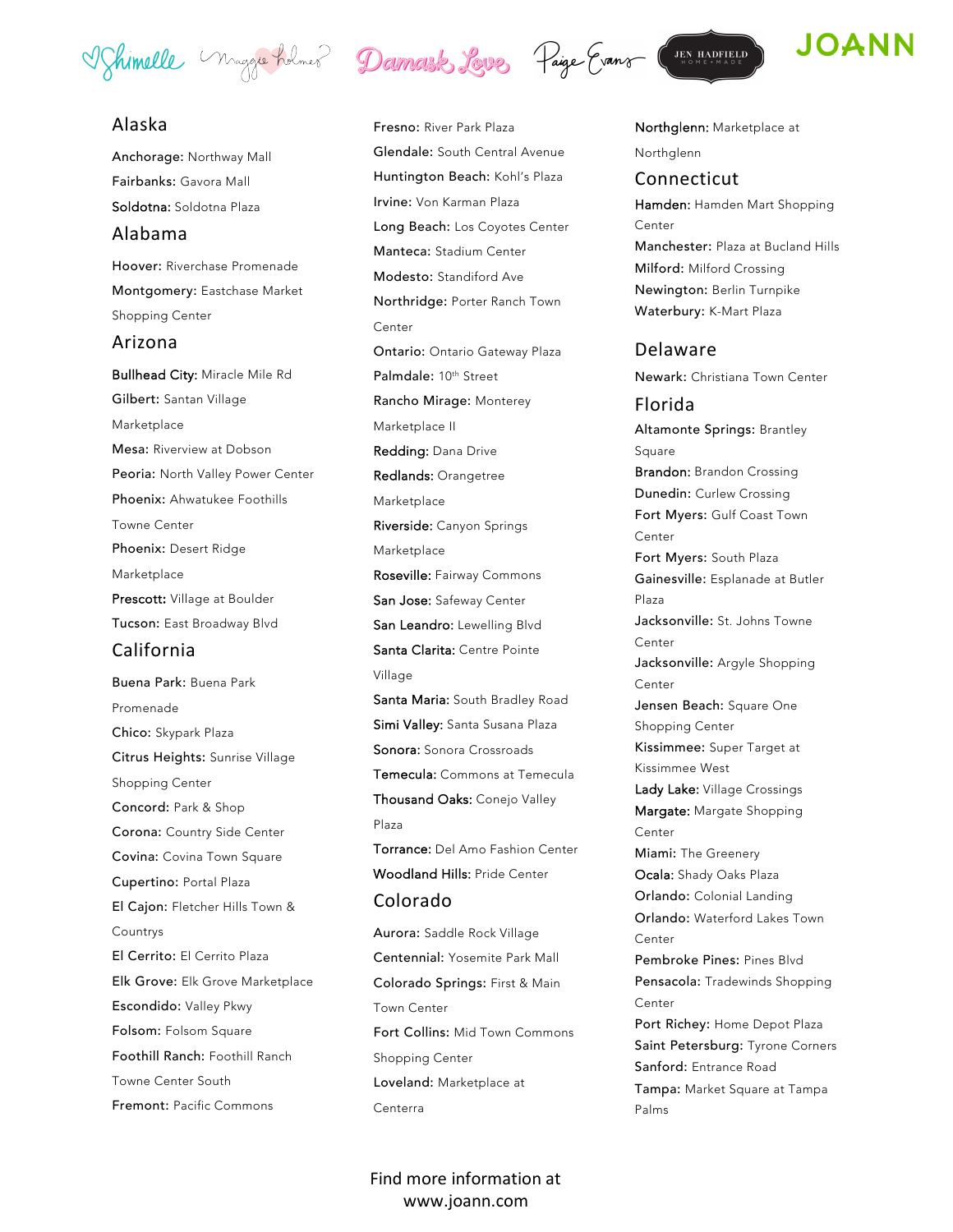Vohimelle Maggie holmes Damark Love Paige Evans

Tampa: Plaza at Citrus Park Tavares: Village Marketplace Wellington: Shoppes at Isla Verde West Melbourne: Shoppes of West Melbourne Winter Garden: Winter Garden Village

#### Georgia

Alpharetta: North Point Commons Augusta: Richmond Plaza Conyers: Conyers Plaza Duluth: Pleasant Hill Square Fayetteville: Fayette Pavilion Kennesaw: Barrett Pavilion Macon: Shoppes at River Crossing Snellville: Presidential Commons Iowa

Davenport: Village Shopping Center Iowa City: Sycamore Street Idaho

Boise: Milwaukee Marketplace Idaho Falls: Grand Teton Plaza

#### Illinois

Arlington Heights: Town & Country Shopping Center Bloomingdale: Bloomingdale Court Chicago: Riverfront Plaza Countryside: Countryside Plaza Darien: Chestnut Court Fairview Heights: Commerce Plaza Geneva: Shoppes at Geneva Commons Naperville: Naper West Plaza Orland Park: Lake View Plaza Vernon Hills: South Marketplace Indiana



# Kansas

Overland Park: Overland Park Shopping Center Shawnee: Parkway Shopping Center Topeka: Crosswinds Commons Wichita: North Rock Road

#### Kentucky

Florence: Houston Lakes Louisville: Shelbyville Road Plaza

Louisiana Lafayette: Ambassador Row

# Massachusetts

Burlington: Middlesex Commons Milford: Milford Plaza North Attleboro: North Attleboro Marketplace

#### Maryland

Bel Air: Tollgate Plaza Brandywine: Brandywine Crossing Columbia: Columbia Crossing Frederick: Frederick County Square Parkville: Perring Plaza Shopping Center Maine Bangor: Stillwater Ave

Topsham: Topsham Fair Mall





#### Michigan

Allen Park: Independence Marketplace Auburn Hills: The Auburn Mile Brighton: Brighton Mall Burton: Courtland Center Canton: Town Center Chesterfield: Waterside Marketplace Flint: Genesee Commons Shopping Center Grand Rapids: Centerpointe Mall Jackson: Wisner Street Plaza Lansing: Frandor Mall Livonia: Livonia Commons Madison Heights: Madison Place Mount Pleasant: Indian Hills Plaza Norton Shores: Lakes Crossing Novi: West Oaks Portage: Toys R Us Plaza Rochester Hills: Hampton Plaza Roseville: 13 Mile Road Saginaw: Saginaw Square Shelby Township: Shelby Town Center Taylor: Crossings at Taylor Traverse City: East Bay Plaza White Lake: White Lake Marketplace Ypsilanti: Valley View Shopping Center Minnesota

Alexandria: Viking Plaza Mall Apple Valley: Apple Valley Square Coon Rapids: Riverdale Village Edina: Yorktown Mall Elk River: Elk Park Center Maple Grove: Arbor Lakes Shopping Center Maplewood: Birch Run Station Willmar: Kandi Mall Woodbury: Tamarack Village

Find more information at www.joann.com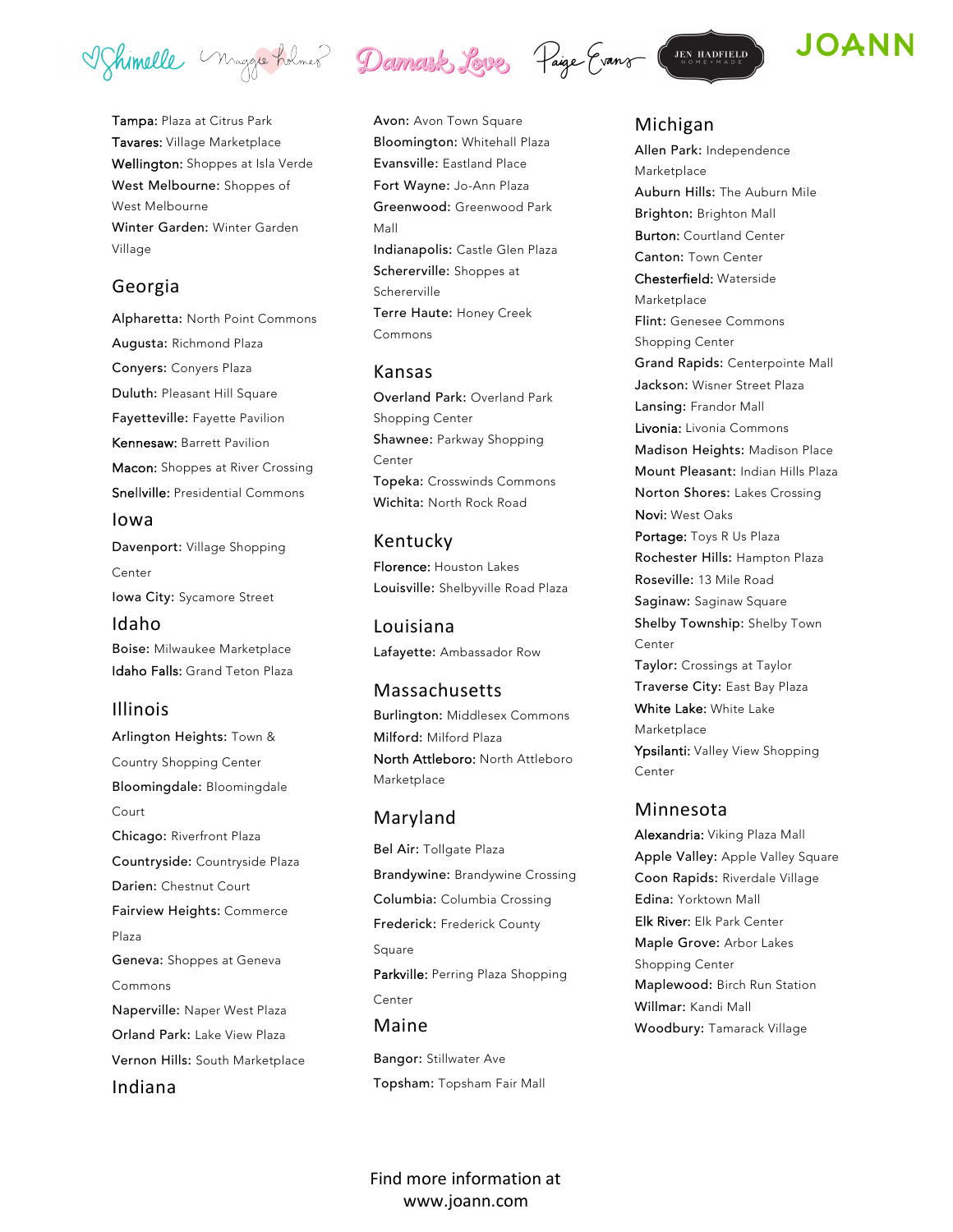Vohimelle Maggie holmes Damark Love Paige Evans (JEN HADFFELD)

### Missouri

Ballwin: Central Plaza Independence: Bolger Square Kansas City: Platte Purchase Plaza Saint Louis: Lindbergh Blvd St. Peters: Mid Rivers Mall

Mississippi Jackson: The Junction

Montana Missoula: Holiday Village

North Carolina Cary: Centrum at Crossroads

North Dakota Bismarck: Gateway Mall Fargo: TJ Maxx Plaza

Nebraska Bellevue: Wolf Creek Plaza Lincoln: East Park Plaza

#### New Jersey

Cherry Hill: Garden State Pavillions Mount Laurel: Centerton Square Paramus: A & S Drive Succasunna: Roxbury Mall

New Mexico Albuquerque: Wyoming Blvd

#### Nevada

Henderson: Sunmark Plaza Las Vegas: Best in the West Shopping Center

#### New York

Albany: Northway Mall Amherst: Burlington Plaza Blasdell: Mckinley Pkwy Clay: Market Fair North Fayetteville: Towne Center Lakewood: Chautauqua Mall

New Hartford: New Hartford Shopping Center Olean: Tops Plaza Rochester: Southtown Plaza Scarsdale: Midway Shopping Center Vestal: Vestal Parkway East Watertown: Arsenal Street Plaza Williamsville: Jo-Ann Plaza

#### Ohio

Akron: Acme Plaza Columbus: Easton Square Columbus: Lincoln Village Plaza Dayton: South Town Plaza Defiance: Northtowne East Dublin: Festival at Sawmill Hudson: Darrow Rd Mansfield: Springfield Shopping Center Mason: Arbor Square Medina: Medina Grande Shoppes Mentor: Erie Commons Middleburg Heights: Southland Shopping Center New Philadelphia: New Towne Mall North Canton: Belden Park Crossing North Olmsted: Great Northern Shopping Center Piqua: Miami Valley Crossing Reynoldsburg: Taylor Square Shopping Center Toledo: Monroe St Youngstown: Boardman Poland Road

Oklahoma Oklahoma City: Rockwell Plaza

Oregon Albany: Bi-Mart Plaza Bend: Pioneer Crossing Grants Pass: Grants Pass Shopping Center Hillsboro: Cross Roads Orenco

Find more information at www.joann.com





#### Station

Klamath Falls: Jefferson Square Medford: Poplar Drive Ontario: 4<sup>th</sup> Ave Portland: Eastport Plaza Shopping Center Salem: Lancaster Mall Tigard: Tigard Shopping Center Warrenton: Neptune Drive

#### Pennsylvania

Cranberry Township: Cranberry Mall Downington: Ashbridge Square Du Bois: Dubois Mall Fairless Hills: Court at Oxford Valley Greensburg: Greengate Centre Monroeville: William Penn Highway Philadelphia: Boulevard Plaza Pittsburgh: Robinson Town Centre Pittsburgh: Ross Town Center Pittsburgh: Southland Four Seasons Reading: Woodland Road Springfield: Maple Crossroads Whitehall: Macarthur Towne Center

### Rhode Island

Warwick: Marketplace Square

South Dakota Sioux Falls: Plaza 41

#### Tennessee

Franklin: Cool Springs Market Knoxville: Towne & Country Shopping Center Madison: Village of Rivergate Mount Juliet: Providence Marketplace